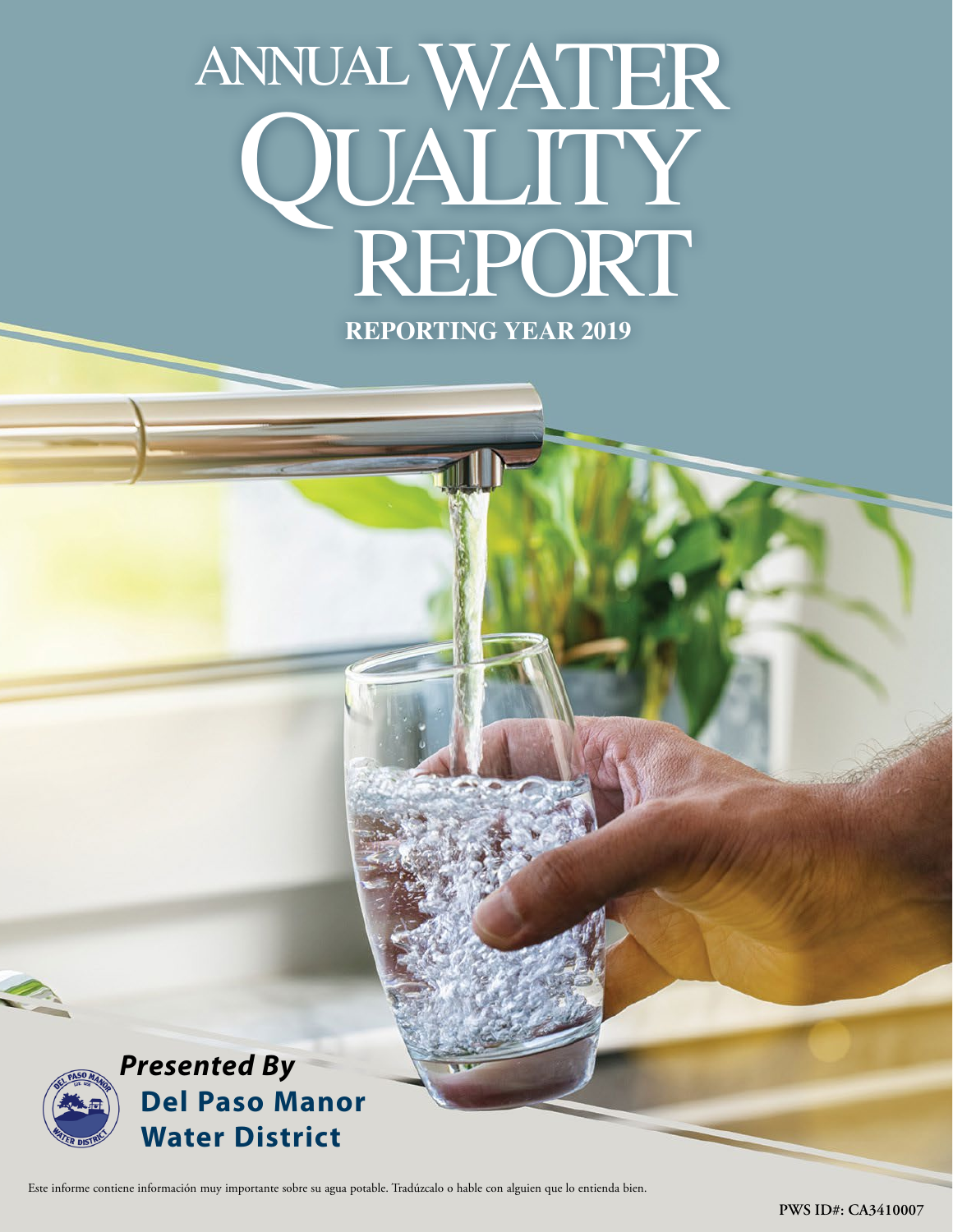#### **Report Introduction**



This annual water quality report provides a detailed summary of the water quality from the Del Paso Manor Water District (DPMWD or District) wells that were used to meet customer demand in 2019. It includes details about where your water comes from, what it contains, and how it compares to State standards. We are committed to providing you this information because informed customers are our best allies.

## **DPMWD's Board of Directors**

**John Lenahan** (President) **Marissa Burt** (Vice President) **Robert J. Matteoli Gregory Schneider Andrew Ping**

### **Board Meetings**

The Board of Directors meet the first Tuesday<br>of the month at 6:30 p.m. at the DPMWD office, located at 1817 Maryal Drive, Suite 300, Sacramento, CA.

Board of Directors meetings may be held in-person and/or via video conference. Please contact the DPMWD office at (916) 487-0419 for additional information regarding meeting times and venues.

#### **The Source of Your Water Supply**

DPMWD has seven active wells (Wells 2, 4, 5, 6B, 7, 8, and 9) and one standby well (Well 3) that are located throughout the service area. The well depths range from approximately 300 to 500 feet below ground surface (ft-bgs) and aquifer depth varies from 95 to 500 ft-bgs. Pumping water levels are approximately 95 to 125 ft-bgs. Chlorine is added as a disinfectant.

#### **What Are PPCPs?**

W/hen cleaning out your medicine cabinet, what do you do with your expired pills? Many people flush them down the toilet or toss them into the trash. Although this seems convenient, these actions could threaten our water supply.

Recent studies are generating a growing concern over pharmaceuticals and personal care products (PPCPs) entering water supplies. PPCPs include human and veterinary drugs (prescription or over-the-counter) and consumer products, such as cosmetics, fragrances, lotions, sunscreens, and house cleaning products. From 2006 to 2010, the number of U.S. prescriptions increased 12 percent to a record 3.7 billion, while nonprescription drug purchases held steady around 3.3 billion. Many of these drugs and personal care products do not biodegrade and may persist in the environment for years.

The best and most cost-effective way to ensure safe water at the tap is to keep our source waters clean. Never flush unused medications down the toilet or sink. Instead, check to see if the pharmacy where you made your purchase accepts medications for disposal, or contact your local health department for information on proper disposal methods and drop-off locations. You can also visit <https://www.dontrushtoflush.org/> to find more information about disposal locations in your area.

# **Important Health Information**

Some people may be more vulnerable to contaminants in drinking water than the general population. Immunocompromised persons such as persons with cancer undergoing chemotherapy, persons who have undergone organ transplants, people with HIV/AIDS or other immune system disorders, some elderly, and infants can be particularly at risk from infections. These people should seek advice about drinking water from their health care providers. U.S. EPA/Centers for Disease Control and Prevention (CDC) guidelines on appropriate means to lessen the risk of infection by *Cryptosporidium* and other microbial contaminants are available from the Safe Drinking Water Hotline (1-800-426-4791).



#### **Source Water Assessment**

A source water assessment was completed for our system in 2002. The wells in DPMWD are considered most evaluated most stations, and sewer collection systems.<br>The concernitative series for all the collections of the concer The susceptibility rating for all the wells is moderate. You may review a copy of the assessment by contacting the DPMWD office at (916) 487-0419.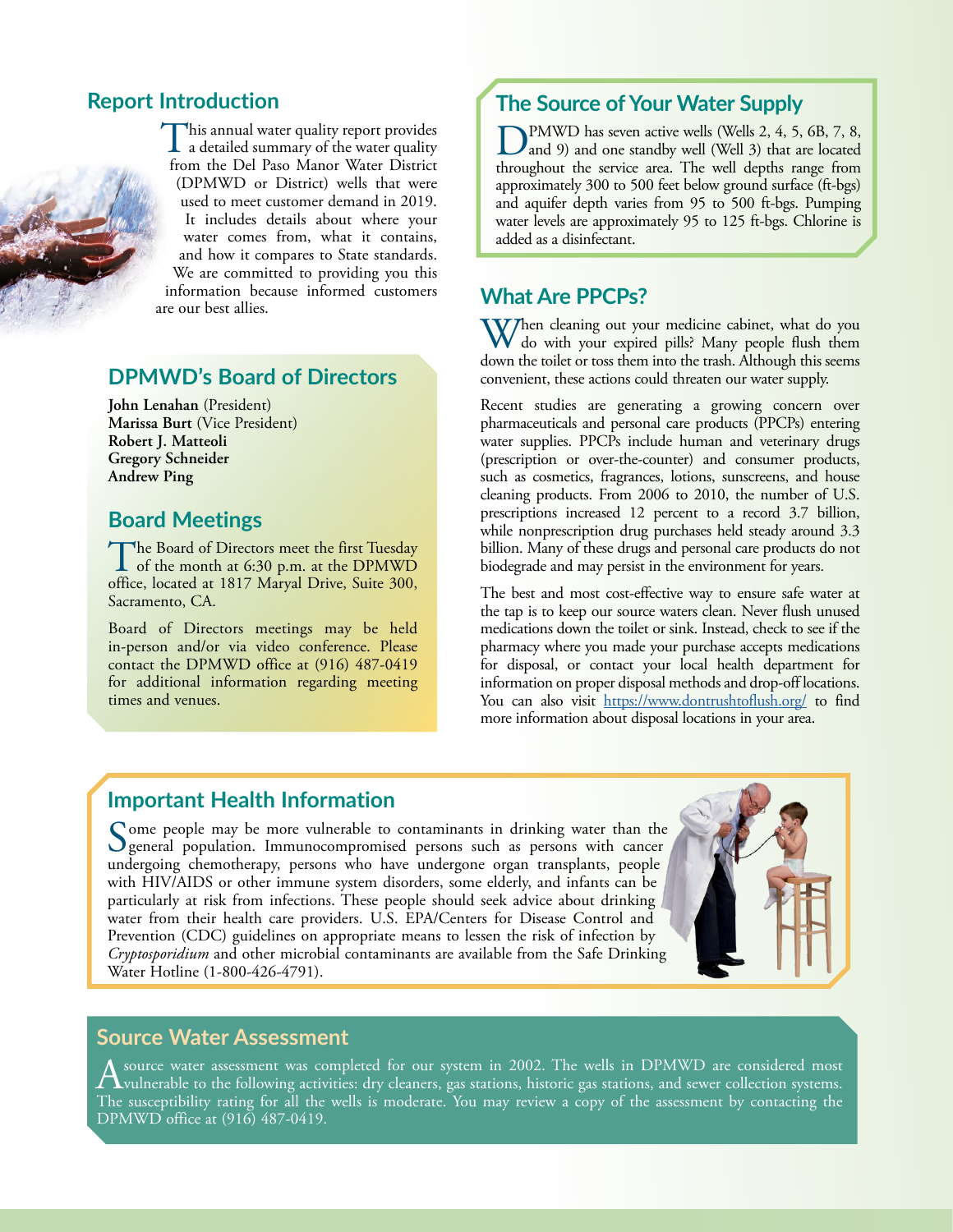# **Overview of Drinking Water**

The sources of drinking water (both tap water and bottled water) include rivers, lakes, streams, ponds, reservoirs, springs, and wells. As water travels over the surface of the land or through the ground, it dissolves naturally occurring minerals and, in some cases, radioactive material, and can pick up substances resulting from the presence of animals or from human activity.

In order In order to ensure that tap water is safe to drink, the U.S. Environmental Protection Agency (U.S. EPA) and the State Water Resources Control Board, Division of Drinking Water (DDW) prescribe regulations that limit the amount of certain contaminants in water provided by public water systems. The U.S. Food and Drug Administration regulations and California law also establish limits for contaminants in bottled water that provide the same protection for public health. Drinking water, including bottled water, may reasonably be expected to contain at least small amounts of some contaminants. The presence of contaminants does not necessarily indicate that water poses a health risk.

#### **Contaminants that may be present in source water include:**

Microbial Contaminants, such as viruses and bacteria, that may come from sewage treatment plants, septic systems, agricultural livestock operations, and wildlife;

Inorganic Contaminants, such as salts and metals, that can be naturally occurring or can result from urban storm-water runoff, industrial or domestic wastewater discharges, oil and gas production, mining, or farming;

Pesticides and Herbicides, that may come from a variety of sources such as agriculture, urban storm-water runoff, and residential uses;

Organic Chemical Contaminants, including synthetic and volatile organic chemicals, which are by-products of industrial processes and petroleum production, and which can also come from gas stations, urban storm-water runoff, agricultural applications, and septic systems;

Radioactive Contaminants, that can be naturally occurring or can be the result of oil and gas production and mining activities.

More information about contaminants and potential health effects can be obtained by calling the U.S. EPA's Safe Drinking Water Hotline at (800) 426-4791.

#### **Lead in Home Plumbing**

If present, elevated levels of lead can cause serious<br>health problems, especially for pregnant women and health problems, especially for pregnant women and young children. Lead in drinking water is primarily from materials and components associated with service lines and home plumbing. DPMWD is responsible for providing high quality drinking water, but cannot control the variety of materials used in plumbing components. When your water has been sitting for several hours, you can minimize the potential for lead exposure by flushing your tap for 30 seconds to 2 minutes before using water for drinking or cooking. If you are concerned about lead in your water, you may wish to have your water tested. Information on lead in drinking water, testing methods, and steps you can take to minimize exposure is available from the Safe Drinking Water Hotline or at [http://www.](http://www.epa.gov/lead) [epa.gov/lead](http://www.epa.gov/lead)

# **Lead Sampling in Schools**

 $\prod_{n=1}^{\infty}$  accordance with regulatory requirements,<br>DPMWD provided drinking water lead sampling DPMWD provided drinking water lead sampling and reporting services for the two public K-12 schools served by the District. DPMWD staff collected five samples each from El Camino High School and Del Paso Manor Elementary. If you would like to know the monitoring results, please visit DDW's "Lead Sampling of Drinking Water in California Schools" web page at [https://www.waterboards.ca.gov/drinking\\_water/](https://www.waterboards.ca.gov/drinking_water/certlic/drinkingwater/leadsamplinginschools.html) [certlic/drinkingwater/leadsamplinginschools.html,](https://www.waterboards.ca.gov/drinking_water/certlic/drinkingwater/leadsamplinginschools.html) or contact your child's school.



For more information about this report, or for any questions about your drinking water, please call the General Manager at (916) 487-0419, or visit our website at <https://www.delpasomanorwd.org/>.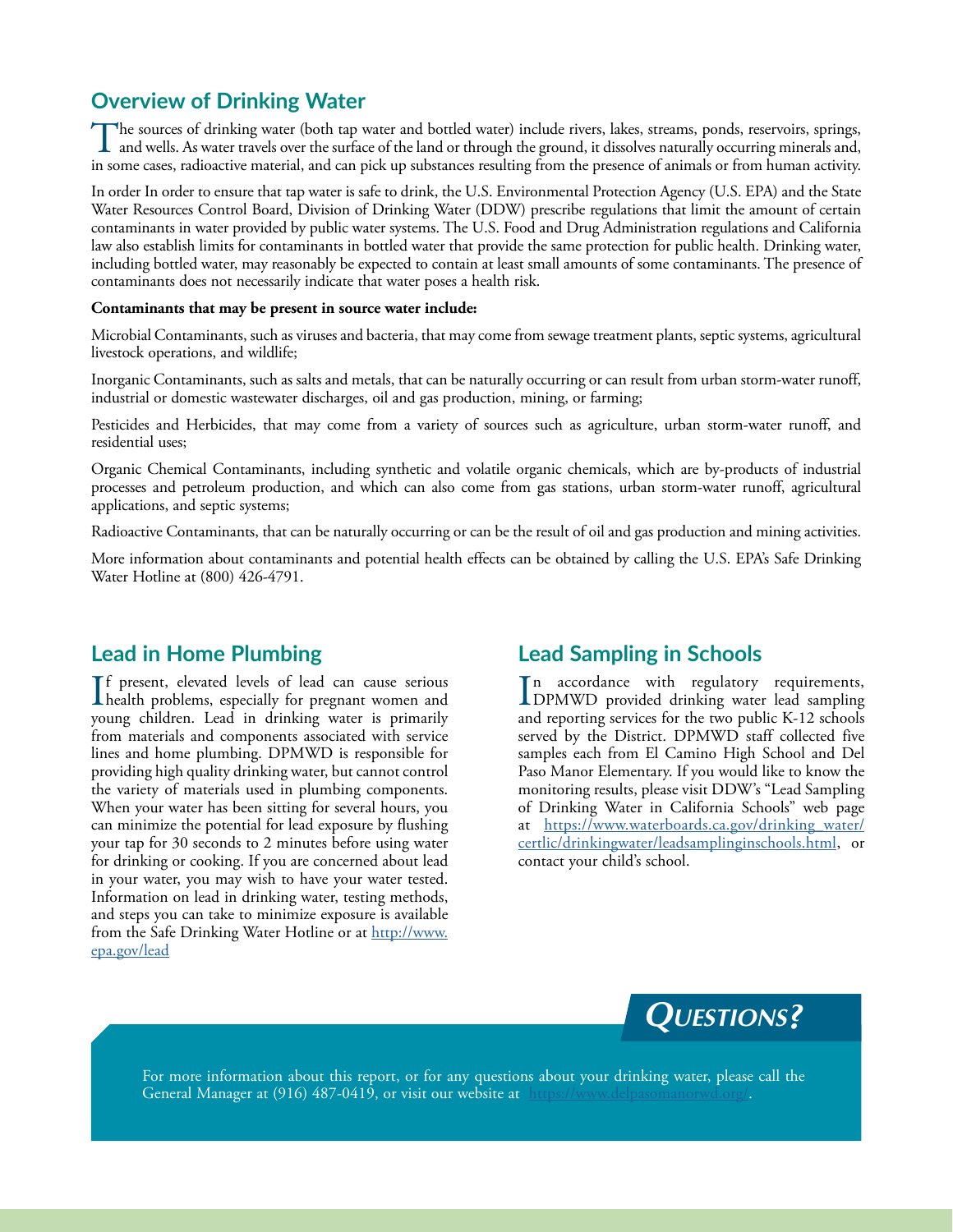## **Well 8 - Monitoring and Maximum Contaminant Level Violations**

A water sample collected from Well 8 on June 21,<br>
2016, resulted in a 1-part-per-billion (ppb) detection of PCE. This detection required DPMWD to begin quarterly monitoring at Well 8 in the third quarter of 2016. The required quarterly monitoring was not initiated by DPMWD at the time.

On August 23, 2019, DDW issued a Notice of Violation (NOV) to DPMWD for failing to initiate quarterly monitoring at Well 8 following the June 2016 detection of PCE. The NOV directed DPMWD to immediately begin quarterly monitoring of PCE and vinyl chloride at Well 8. DPMWD did not respond to the NOV; however, quarterly PCE monitoring was initiated.

As a result of the monitoring NOV, the 2019 Consumer Confidence Report (CCR) is required to include a statement indicating that the potential adverse health effects associated with a monitoring violation are "Unknown." The CCR is also required to describe the steps taken to correct the violation. DPMWD did not implement the steps required to correct the violation.

Before the June 21, 2016 detection of PCE, monitoring for Volatile Organic Compounds (VOCs) (which includes PCE) at Well 8 was on a three-year cycle. As a result of not recognizing the required increased monitoring frequency, the next sample for VOCs from Well 8 was collected approximately three years later, on August 13, 2019. The results from the August 2019 sample indicated that all VOCs, with the exception of PCE, were reported as not detected. The PCE result (13 ppb) was over the Maximum Contaminant Level (MCL) of 5 ppb.

Regulatory requirements indicate that when a VOC sample result exceeds its corresponding MCL, the water system is required to report that result to DDW within 48 hours. Furthermore, unless use of the source (Well 8) is discontinued, the water system is required to begin monthly sampling for the next six months. DPMWD was noncompliant on both of these requirements. Well 8 was subsequently taken offline in October 2019.

On December 30, 2019, an additional sample for PCE was collected from Well 8. While the PCE result (5.9 ppb) was substantially lower than the 13 ppb August result, it was still over the 5 ppb MCL. Based on the two PCE results for Well 8 in 2019, the average PCE result for Well 8 in 2019 is 9.5 ppb. This puts DPMWD in violation of the MCL for PCE. In addition, vinyl chloride analysis was not performed (as required in the NOV) on the sample collected in December 2019. As of June 15, 2020, DDW has not implemented any additional enforcement action against DPMWD since the August 23, 2019 NOV.

The potential adverse health effects for using water with PCE over the MCL are as follows: "Some people who use water containing tetrachloroethylene in excess of the MCL over many years may experience liver problems, and may have an increased risk of getting cancer." Because Well 8 has been removed from service, there should be no further customer concerns about receiving water with PCE over the MCL, and therefore, no action by customers is recommended or required. The DPMWD is committed to addressing the compliance concerns described above in a timely manner. DPMWD's top priority is safe, clean, and affordable water for the District's ratepayers.

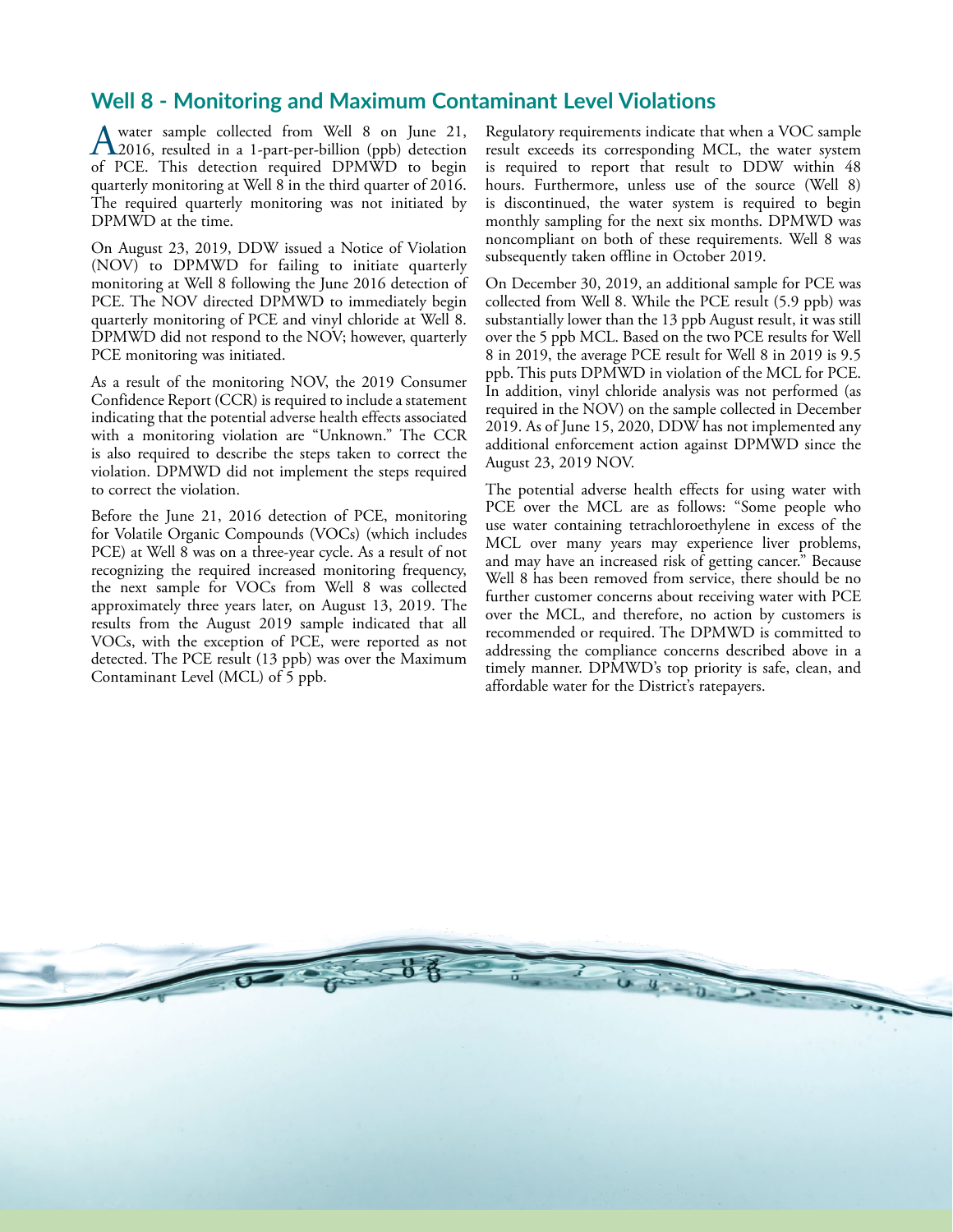# **Water Quality Testing**

The table below includes results of samples collected in 2017, 2018, and 2019, as well as other water quality data. DDW allows DPMWD to<br>monitor for some contaminants less than once per year because their concentrations do from samples that were collected more than one year ago.

Last year, we conducted several tests for over 140 contaminants. The table below lists only those contaminants that were detected, and the levels detected in the three wells (Well 6B, Well 8, and Well 9) that were used to support the system. Only one of those contaminants (Tetrachloroethylene [PCE]) was detected at a level higher than DDW allows. For more information, please see the section titled, "Well 8 - Monitoring and Maximum Contaminant Level Violations."

| <b>REGULATED SUBSTANCES</b>                                                                         |           |                      |                                                 |                                                       |                                 |                  |                                                                                                                    |                  |                                                                                                                                                                                                      |  |
|-----------------------------------------------------------------------------------------------------|-----------|----------------------|-------------------------------------------------|-------------------------------------------------------|---------------------------------|------------------|--------------------------------------------------------------------------------------------------------------------|------------------|------------------------------------------------------------------------------------------------------------------------------------------------------------------------------------------------------|--|
| <b>SUBSTANCE</b><br>(UNIT OF MEASURE)                                                               |           |                      | <b>YEAR</b><br><b>SAMPLED</b>                   | <b>MCL</b><br>[MRDL]                                  | <b>PHG</b><br>(MCLG)<br>[MRDLG] | <b>AVERAGE</b>   | <b>RANGE</b><br>LOW-HIGH                                                                                           | <b>VIOLATION</b> | <b>TYPICAL SOURCE</b>                                                                                                                                                                                |  |
| <b>Arsenic</b> (ppb)                                                                                |           |                      | 2016-2019                                       | 10                                                    | 0.004                           | 2.4              | $ND-3.2$                                                                                                           | N <sub>o</sub>   | Erosion of natural deposits; runoff from orchards;<br>glass and electronics production wastes                                                                                                        |  |
| Chlorine (ppm)                                                                                      |           |                      | 2019                                            | [4.0 (as<br>Cl2)]                                     | [4 (as<br>Cl2)]                 | 0.65             | $0.42 - 1.2$                                                                                                       | No               | Drinking water disinfectant added for treatment                                                                                                                                                      |  |
| <b>Fluoride</b> (ppm)                                                                               |           |                      | 2016-2019                                       | 2.0                                                   | $\mathbf{1}$                    | <b>ND</b>        | $ND-0.1$                                                                                                           | No               | Erosion of natural deposits; water additive that<br>promotes strong teeth; discharge from fertilizer and<br>aluminum factories                                                                       |  |
| <b>Gross Alpha Particle Activity (pCi/L)</b>                                                        |           |                      | 2015-2019                                       | 15                                                    | (0)                             | <b>ND</b>        | $ND-4.2$                                                                                                           | N <sub>o</sub>   | Erosion of natural deposits                                                                                                                                                                          |  |
| Hexavalent Chromium (ppb)                                                                           |           |                      | 2018-2019                                       | NS <sup>1</sup>                                       | 0.02                            | 5.9              | $3.9 - 8.8$                                                                                                        | No               | Discharge from electroplating factories, leather<br>tanneries, wood preservation, chemical synthesis,<br>refractory production, and textile manufacturing<br>facilities; erosion of natural deposits |  |
| Nitrate [as nitrogen] (ppm)                                                                         |           |                      | 2019                                            | 10                                                    | 10                              | 1.9              | $1.4 - 2.8$                                                                                                        | No               | Runoff and leaching from fertilizer use; leaching<br>from septic tanks and sewage; erosion of natural<br>deposits                                                                                    |  |
| Tetrachloroethylene [PCE] <sup>2</sup> (ppb)                                                        |           |                      | 2019                                            | 5                                                     | 0.06                            | 3.15             | $ND-13$                                                                                                            | Yes              | Discharge from factories, dry cleaners, and auto<br>shops (metal degreaser)                                                                                                                          |  |
| <b>Total Coliform Bacteria [federal</b><br><b>Revised Total Coliform Rule</b><br>(positive samples) |           |                      | 2019                                            | <b>TT</b>                                             | <b>NA</b>                       | 1 <sup>3</sup>   | <b>NA</b>                                                                                                          | No               | Naturally present in the environment                                                                                                                                                                 |  |
| <b>Total Coliform Bacteria [state</b><br>Total Coliform Rule] (# positive<br>samples)               |           |                      | 2019                                            | 1 positive<br>monthly<br>sample                       | (0)                             | 1 <sup>3</sup>   | NA                                                                                                                 | No               | Naturally present in the environment                                                                                                                                                                 |  |
| Tap Water Samples Collected for Copper and Lead Analyses from Sample Sites throughout the Community |           |                      |                                                 |                                                       |                                 |                  |                                                                                                                    |                  |                                                                                                                                                                                                      |  |
| <b>SUBSTANCE</b><br>(UNIT OF MEASURE)                                                               | <b>AL</b> | <b>PHG</b><br>(MCLG) | <b>AMOUNT</b><br><b>DETECTED</b><br>(90TH %ILE) | <b>SITES ABOVE</b><br><b>AL/TOTAL</b><br><b>SITES</b> |                                 | <b>VIOLATION</b> | <b>TYPICAL SOURCE</b>                                                                                              |                  |                                                                                                                                                                                                      |  |
| $Copper$ (ppm)                                                                                      | 2019      | 0.25<br>1.3<br>0.3   |                                                 |                                                       | 0/20                            | No               | Internal corrosion of household plumbing systems; erosion of<br>natural deposits; leaching from wood preservatives |                  |                                                                                                                                                                                                      |  |